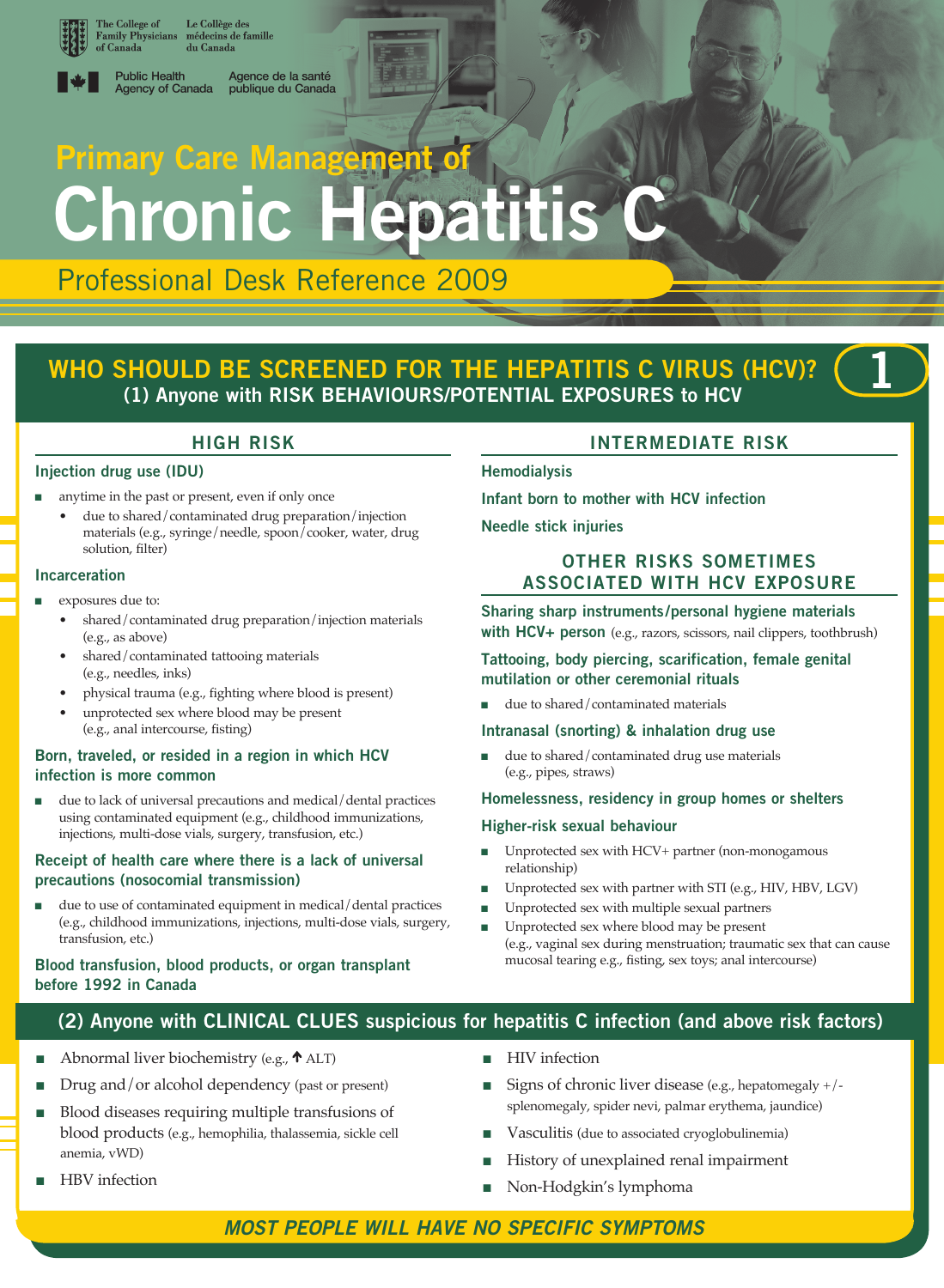# **Screening for HCV exposure & determining chronic Hepatitis C infection**





#### 1. Complete physical exam

- 2. Evaluate for other liver diseases
	- Drugs (review history)
	- Alcohol (AST/ALT>1 Note: the same ratio may also be seen in cirrhosis)
	- Fatty liver (consider if central obesity or diabetic)
	- Hemochromatosis (check Fe, TIBC). Ferritin not useful because often elevated with  $\uparrow$  **ALT** or any inflammatory disease
	- Wilson's disease (check ceruloplasmin)
- 3. Evaluate other viruses affecting liver health or potential treatment:
	- a. Offer HIV testing (similar risk factors)
	- b. Hepatitis A & hepatitis B testing see step 4
- 4. Assure immunity to HAV & HBV
	- Check anti-HAV IgG, HBsAg, anti-HBs, anti-HBc
	- Offer hepatitis A & hepatitis B vaccine if negative
	- Consider verifying titres at 4 weeks post-hepatitis A & B immunization series in the HIV positive population or cirrhotic

5. Patient education (see Modules 4 & 5)

6. Further evaluation of chronic infection:

**2**

- a. Risk factor review (see Module 1)
- b. Determine duration of infection (use proxy measures: "in what year did you first inject drugs")
- c. Targeted physical exam for signs of advanced liver disease
- d. ALT, AST, T-Bili, GGT, INR, Albumin
- e. HCV viral load
- f. HCV genotype
- 7. If cirrhotic:
	- a. Hepatocellular carcinoma surveillance ultrasound every 6 months
	- b. Annual influenza vaccination
	- c. One-time pneumococcal vaccination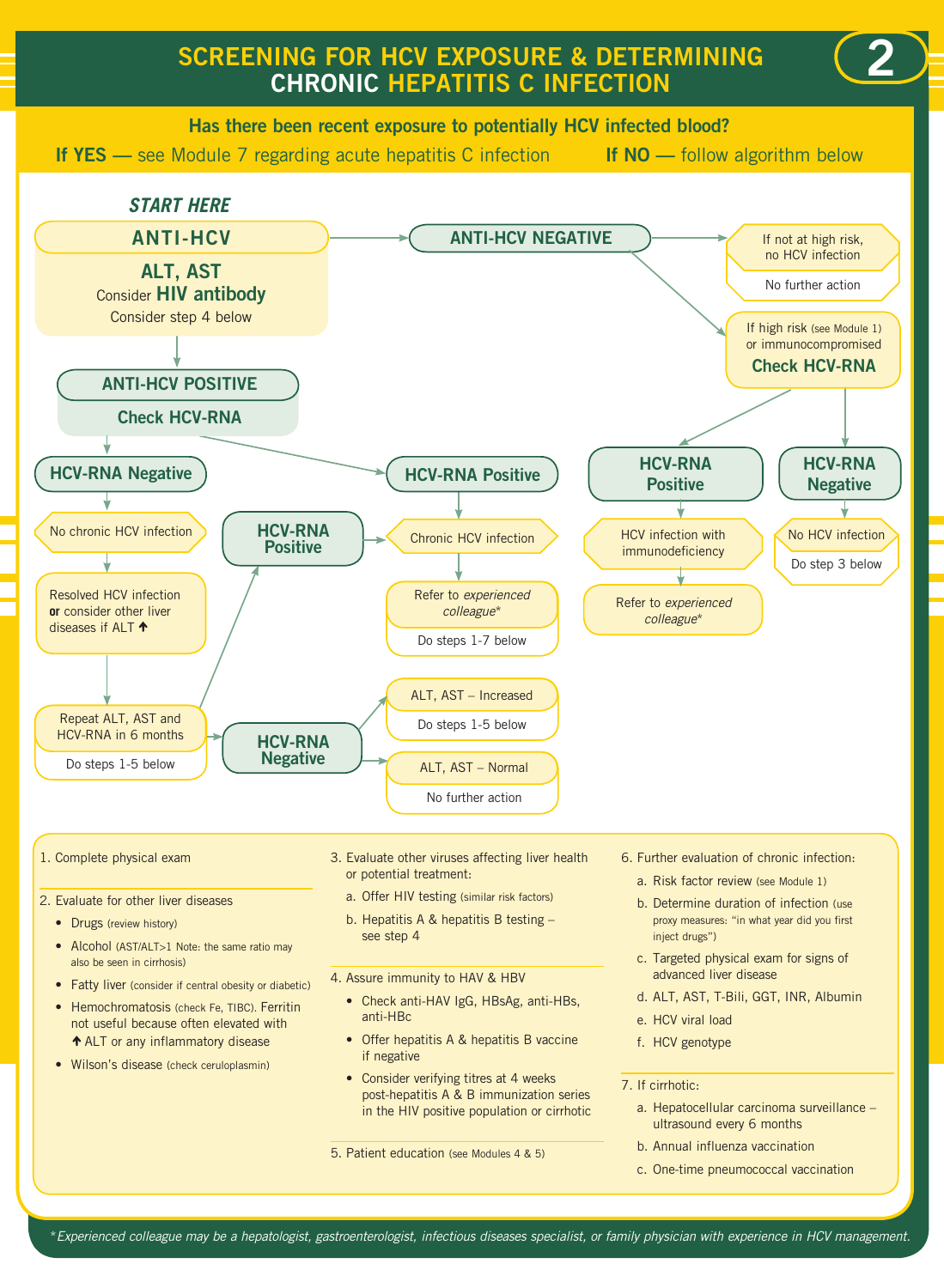**All patients with chronic hepatitis C infection (HCV-RNA +) should be referred to an** *experienced colleague\** **for further assessment & possible treatment**

## **Special clinical considerations**

- **Evaluate liver function** measure T-Bili, Albumin, INR (Note: low platelets suggest cirrhosis in this population)
- **Probable cirrhosis** screening liver ultrasound for HCC. If suspicious mass found, refer urgently to specialist
- **n** HIV positive
	- refer to *experienced colleague\** with expertise in HCV-HIV co-infection
- **Extra-hepatic HCV** (e.g., PCT, skin vasculitis, renal failure, NHL) – needs to see *experienced colleague\** urgently
- **Pregnant women** with chronic hepatitis C infection no change to routine obstetrical care unless cirrhotic

**n Pregnant women with cirrhosis** require referral to an expert in high risk obstetrical care

**3**

- **HCV** positive moms can breastfeed as long as nipples are not cracked/bleeding. Can resume breastfeeding when nipples healed
- <sup>n</sup> **Children & Adolescents** no urgent care required. Test newborns of HCV-RNA positive mothers at 1 year using HCV-RNA test. (Note: anti-HCV may be positive if infant is tested before 1 year old.) Children rarely develop end-stage liver disease.



††*For reasons unknown, disease is more rapidly progressive with age and requires ongoing monitoring.*

*adapted from Alter HF, Seeff LB. Semin Liver Dis. 2000;20:17–35.*

## **† Risk factors which may contribute to liver damage (fibrosis progression)**

- Older age  $(>40$ yrs) when infected
- Alcohol intake  $>$  50g/day (3 drinks)
- Male sex
- Coinfection with HBV or HIV
- Longer duration of infection
- <sup>n</sup> Advanced fibrosis at time of diagnosis
- Central obesity (WC>80cm $\Omega$ , >102cm $\hat{\Omega}$ )
- Smoking (daily tobacco/marijuana increases risk of HCC)

\*\**Note: undetectable HCV-RNA at 6 months after full course of hepatitis C treatment*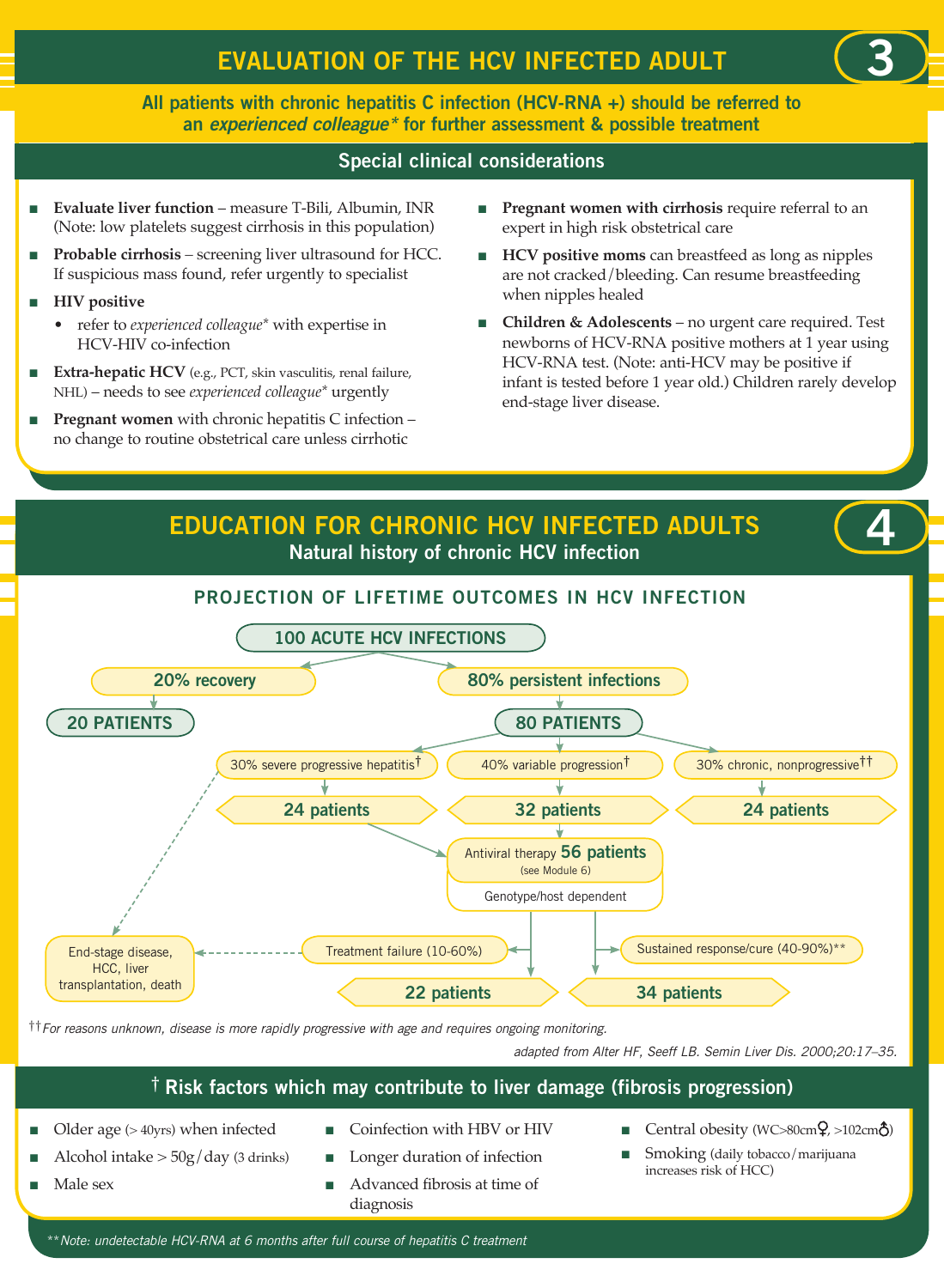## **COUNSELING ADULTS WITH CHRONIC HCV INFECTION Advice to reduce liver damage (fibrosis progression)**

- Limit alcohol intake (less than 2 drinks/week)
- Promote smoking cessation (e.g., tobacco, marijuana)
- Maintain a healthy weight (ideal BMI 20-25, ideal WC <80cm  $Q$ , <102cm  $\hat{Q}$ )
- Ensure hepatitis A & hepatitis B immunity
- Consider therapy for hepatitis C

## **Advice to reduce the risks of transmission or re-infection**

- <sup>n</sup> Never donate blood, organs, semen, tissues
- Never share materials used to prepare, inject, or inhale drugs (e.g., syringe/needle, pipe, straw, spoon/cooker, water, drug solution, filter)
- <sup>n</sup> Never share sharp instruments/personal hygiene materials with others (e.g., razors, scissors, nail clippers, toothbrush)
- Consider the potential health risks of tattooing and body piercing
- Discuss your HCV status with drug using partners
- <sup>n</sup> Sexual activity is safe unless it involves trauma or higher risk sexual behaviours (see Module 1)
- <sup>n</sup> In non-monogamous relationships and for new sexual partners – use condoms/dental dams for sex to limit potential HCV transmission as well as the transmission of STI
- <sup>n</sup> There is currently no proven method to reduce the risk of vertical transmission (approx. 5%)
- <sup>n</sup> HCV+ mother can breastfeed unless nipples are cracked or bleeding. Can resume breastfeeding when nipples are healed

## **Advice regarding medications in cirrhosis**

- Avoid benzodiazapines, aminoglycosides, and narcotics including codeine
- No ASA or NSAIDs if possible
- Acetaminophen (e.g., Tylenol), oral contraceptive pills, and statins are safe to use
- Keep your health care provider informed of any complementary/alternative therapies or supplements taken

## **Living well with hepatitis C**

- Adhere to and be actively involved in the follow-up and monitoring of your hepatitis C infection
- Be informed. Obtain current/accurate information about hepatitis C
- Be physically active
- Reduce stress and maintain an active support network
- **Treatment**
- Therapy for hepatitis C can cure HCV infection in up to 90% of cases (40-90%)
- <sup>n</sup> Efficacy depends on the HCV genotype. People respond best in the following order: genotype  $2 > 3 > 4 > 1$ . Genotypes 5 & 6 not yet known
- <sup>n</sup> Treatment duration also depends on HCV genotype or HIV status: 24 to 72 weeks
- For those who opt not to have treatment, regular follow-up should be encouraged to monitor disease progression and desire for treatment
- Side effects from hepatitis C medications are common. Before starting hepatitis C therapy consider and discuss the balance between side effects and potential benefits. *Experienced colleagues* are prepared to deal with most side effects that may occur
- **Remember:** Not everybody needs or wants treatment. Many people live well with hepatitis C. As symptoms do not correlate with disease severity, sophisticated tests are required to assess the degree of hepatic fibrosis (e.g., liver biopsy, fibroscans/fibrotest if available)

**6**

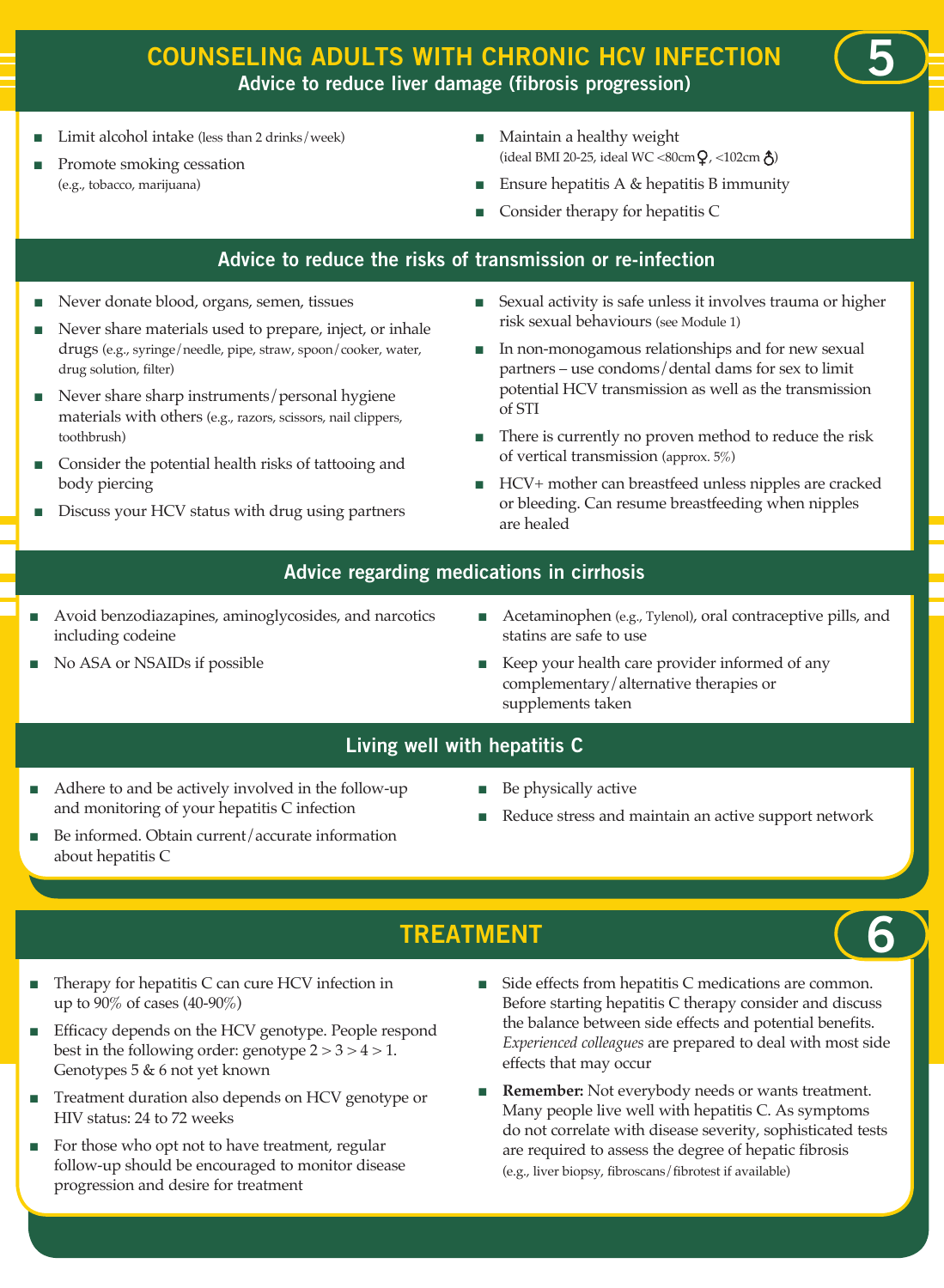# **DOES YOUR PATIENT HAVE ACUTE HEPATITIS C INFECTION?**

Has there been recent exposure to potentially HCV infected blood (e.g., recent needle stick injury, recent injection drug use)? Investigate for acute hepatitis C if the patient meets the following criteria:

**Clinical Case definition:** an acute illness with a discrete onset of any sign or symptom consistent with acute viral hepatitis (e.g., anorexia, RUQ abdominal discomfort, nausea, vomiting, malaise) and elevated serum ALT, +/– jaundice.

#### **Laboratory Criteria for diagnosis:**

#### **One or more of the following criteria:**

- 1) Anti-HCV becomes positive at 4-12 weeks post exposure **OR**
- 2) HCV-RNA becomes positive at 2-4 weeks post exposure

#### **AND, meets the following two criteria:**

1) Anti-HAV IgM negative

**AND**

2) Anti-HBc IgM negative

#### **Case Classification**

**Confirmed:** a case that meets the clinical case definition, is laboratory confirmed, and is not known to have chronic hepatitis C.

**Unconfirmed:** consider other causes of acute hepatitis (e.g., alcohol, hepatitis A or hepatitis B, medications, other toxins, autoimmune hepatitis).

*adapted from www.cdc.gov/ncphi/diss/nndss/print/hepatitiscacutecurrent.htn*

**7**

**Diagnosis of acute HCV infection is reason for an urgent referral to an** *experienced colleague***\*. If viral clearance does not occur within 12 weeks of exposure, antiviral therapy should be started as there is a very high rate (>90%) of viral clearance following treatment of acute HCV.**

## **Acute hepatitis C infection suspected – recent exposure to potentially HCV infected blood**



\**Experienced colleague may be a hepatologist, gastroenterologist, infectious diseases specialist, or family physician with experience in HCV management.*